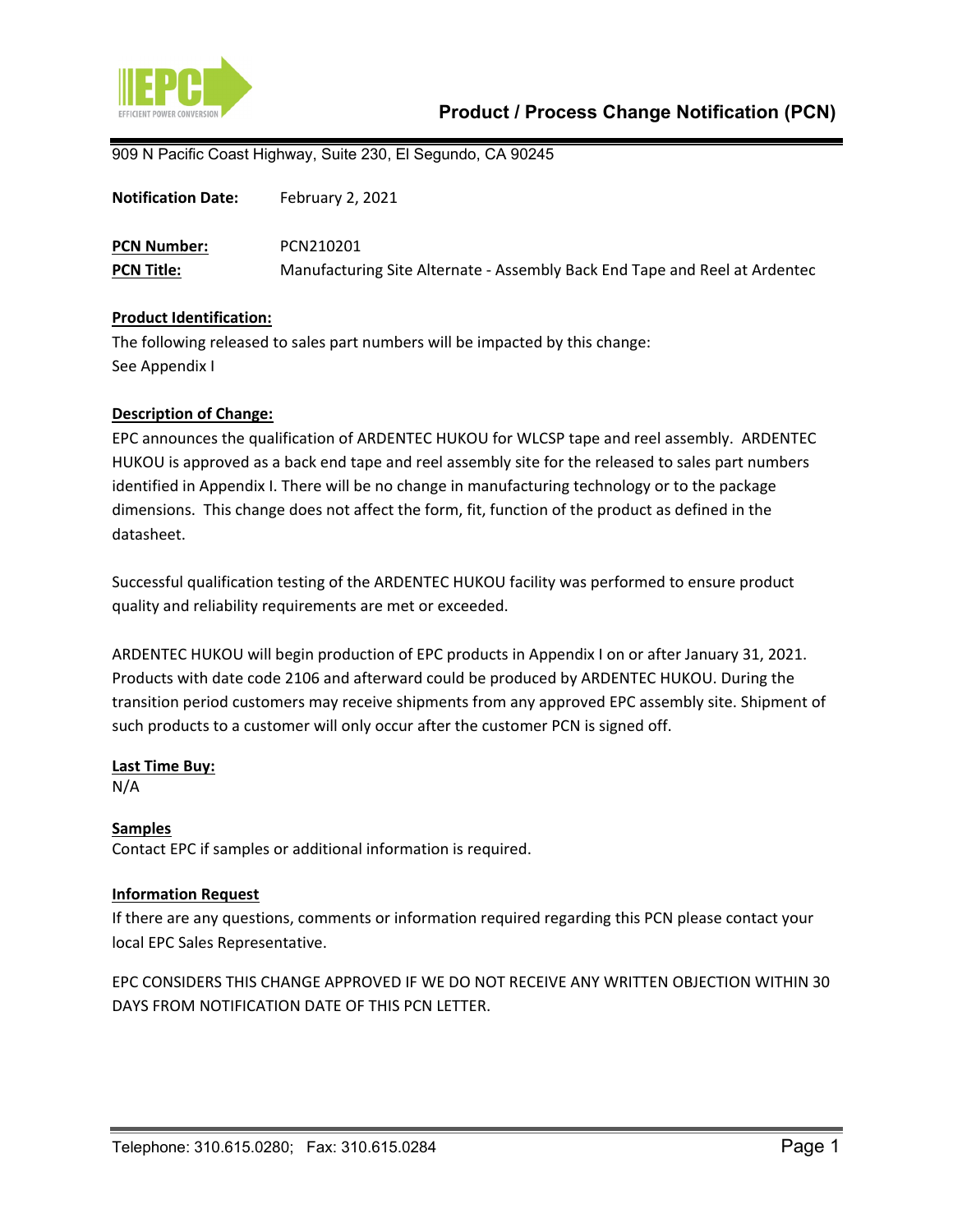

909 N Pacific Coast Highway, Suite 230, El Segundo, CA 90245

# **EPC Approval:**

This PCN has been reviewed and approved by EPC's Quality & Reliability department:

Quality Vice President: <u>Yanping Ma</u> Date: February 2, 2021